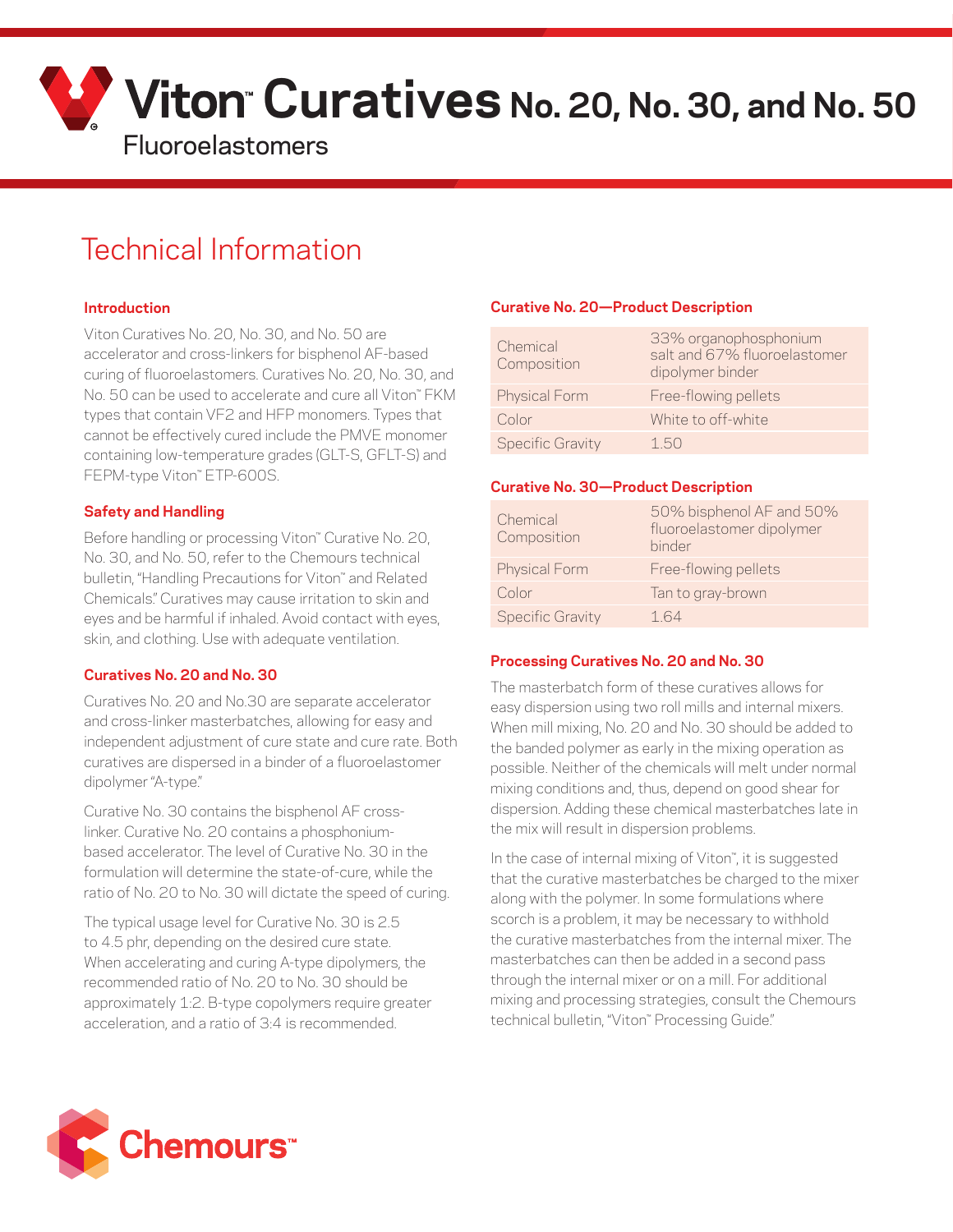## **Curative No. 50**

Curative No. 50 is a 100% active, combined curative and accelerator, optimized for fast curing and reduced mold fouling of Viton™ fluoroelastomers. Typical usage level in a formulation is 1.7 to 2.6 phr. Relative to the standard bisphenol curing system of Viton™ Curative No. 20 (accelerator) and Viton™ Curative No. 30 (cross-linking agent), Viton™ Curative No. 50 provides:

- Reduced mold fouling
- Incorporated accelerator and cross-linking agent
- Faster cure without significant loss in scorch safety
- Somewhat decreased metal adhesion

Viton™ Curative No. 50 is recommended for use in most applications where a bisphenol cure is used, including O-rings, seals, molded shapes, diaphragms, and tubing. When combined with appropriate process aids, it is especially suited for injection and compression molding with automatic part removal.

# **Curative No. 50—Product Description**

| <b>Physical Form</b>    | Free-flowing                                                                         |
|-------------------------|--------------------------------------------------------------------------------------|
| Color                   | Tan to pink                                                                          |
| Odor                    | Negligible                                                                           |
| <b>Specific Gravity</b> | 1.38                                                                                 |
| Melting Point, °C (°F)  | 60-100 (140-212)                                                                     |
| Solubility              | Soluble in low molecular weight<br>polar solvents and low molecular<br>weight esters |

# **Processing Curative No. 50**

No. 50 is supplied in the form of free-flowing pastilles that will readily break up into smaller particles during incorporation. However, the No. 50 must melt in order to be properly dispersed. No. 50 has a broad melting point, beginning at approximately 60-80 °C (140-176 °F) and ending at approximately 100 °C (212 °F). Therefore, the batch should reach a temperature of 100 °C (212 °F) to ensure melting. Melting and dispersion of No. 50 is generally easier to accomplish when using an internal mixer; though, good results can be obtained using roll mills.

For additional mixing and processing strategies, consult the Chemours technical bulletin, "Viton™ Processing Guide."

## **Usage Strategies for Viton™ Curatives**

The bisphenol cure rate can be adjusted as shown below:

#### Increase Cure Rate:

- Increase Viton™ Curative No. 20
- Decrease Viton™ Curative No. 30
- Increase calcium hydroxide

#### Decrease Cure Rate:

- Decrease Viton™ Curative No. 20
- Increase Viton™ Curative No. 30
- Decrease calcium hydroxide

The state of the cure can be changed by increasing or decreasing Viton™ Curative No. 50 or No. 30. Higher cure states generally result in lower compression set values, reduced elongation, and higher modulus. Example formulations showing the effect of increasing Curative No. 50 in Viton™ B-600 can be found in Table 4.

Curative No. 20 can also be used to further accelerate the cure rate of curative-containing precompounds. Alternatively, No. 20 can be added in combination with No. 50 to gums to impart faster cure speeds than No. 50 alone, in particular, higher fluorine copolymer "B-type" fluoroelastomer gums.

Viton™ A-500 and Viton™ E-60 example formulations with Curative No. 50 and various levels and ratios of Curative No. 20 and Curative No. 30 are shown in Tables 1 and 2. Examples of Viton™ Curatives in formulations of Viton™ E-45 and Viton™ A-HV are shown in Table 3.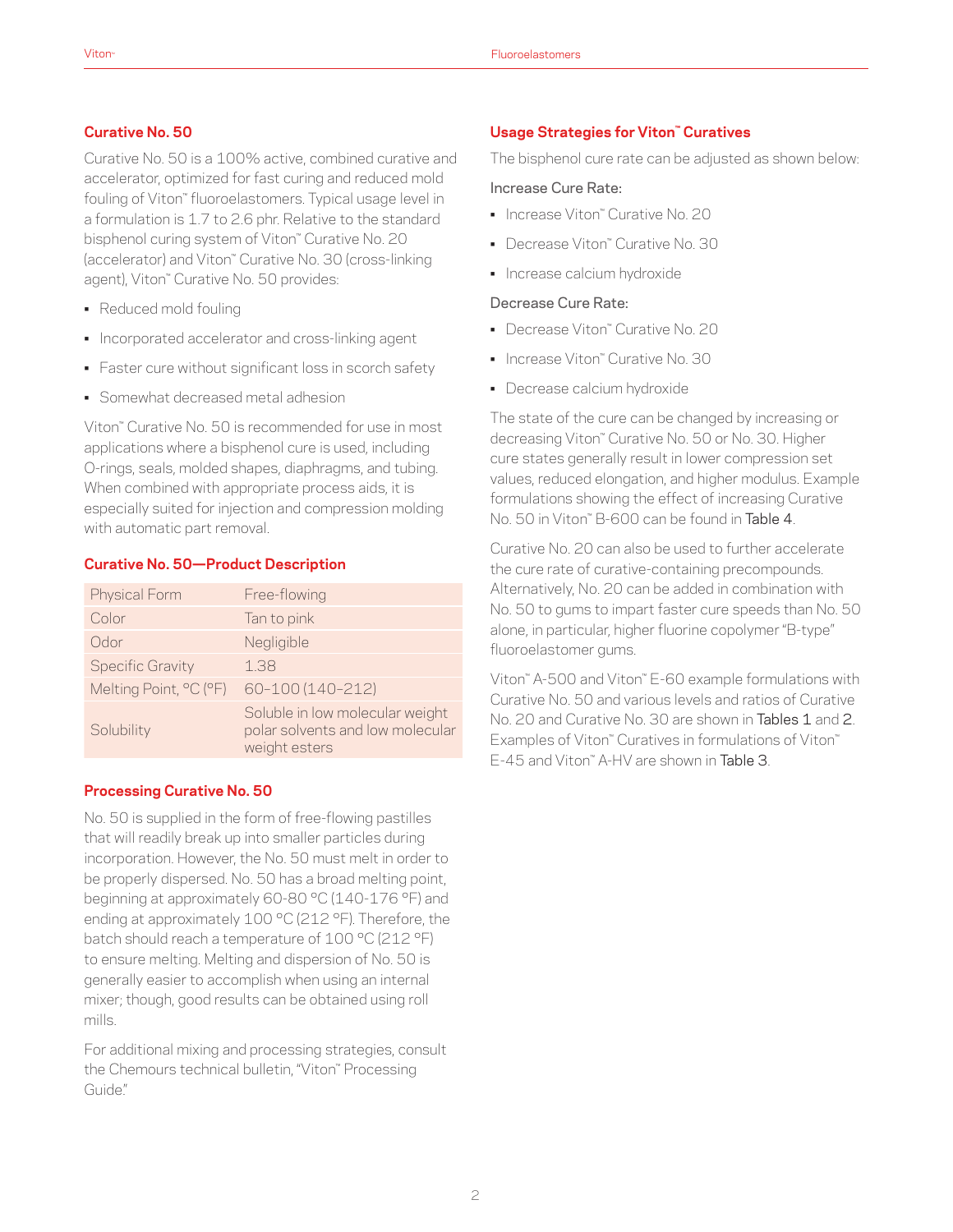# **Table 1. Properties of Viton™ A-500 Compounds Using Viton™ Curatives**

| Compound #:                                                                  | CSG0244-02 | CSG0244-03                | CSG0245-01 | CSG0245-02 | CSG0245-03 | CSG0245-04 |
|------------------------------------------------------------------------------|------------|---------------------------|------------|------------|------------|------------|
| VC20/VC30 ratio:                                                             |            | 0.45                      | 0.35       | 0.55       | 0.56       | 0.38       |
| Viton" A-401C                                                                |            |                           |            |            |            |            |
| Viton" A-500                                                                 | 97.5       | 94.2                      | 94.6       | 93.8       | 95         | 93.4       |
| N990                                                                         | 30         | 30                        | 30         | 30         | 30         | 30         |
| Calcium Hydroxide HP-XL                                                      | $6\,$      | $\,6\,$                   | $\,6\,$    | $6\,$      | $\,6$      | $6\,$      |
| Elastomag 170                                                                | 3          | $\ensuremath{\mathsf{3}}$ | $\sqrt{3}$ | $\sqrt{3}$ | 3          | 3          |
| Curative No. 50                                                              | 2.5        |                           |            |            |            |            |
| Curative No. 30                                                              |            | 4.0                       | 4.0        | 4.0        | 3.2        | 4.8        |
| Curative No. 20                                                              |            | 1.8                       | 1.4        | 2.2        | 1.8        | $1.8\,$    |
| Total phr                                                                    | 139        | 139                       | 139        | 139        | 139        | 139        |
| Compound Mooney Viscosity, ML 1+10, 121 °C (250 °F)                          |            |                           |            |            |            |            |
| Initial (MU)                                                                 | 161        | 169                       | 165        | 163        | 165        | 167        |
| $ML(1+10)(MU)$                                                               | 93         | 94                        | 94         | 90         | 89         | 96         |
| Mooney Scorch, Small Rotor, 121 °C (250 °F), 30 min test                     |            |                           |            |            |            |            |
| ML (MU)                                                                      | 52         | 52                        | 50         | 49         | 48         | 51         |
| $T2$ (min)                                                                   | 25.4       | >30                       | >30        | 23.6       | 19.8       | >30        |
| $T5$ (min)                                                                   | >30        | >30                       | $>30$      | 28.0       | 23.5       | >30        |
| MDR at 177 °C (351 °F), 10 min, 0.5°Arc                                      |            |                           |            |            |            |            |
| ML (dNm)                                                                     | 1.83       | 1.89                      | 1.86       | 1.96       | 2.01       | 1.84       |
| MH (dNm)                                                                     | 29.6       | 27.6                      | 27.1       | 26.4       | 21.0       | 32.6       |
| ts2 (min)                                                                    | $1.0$      | 0.9                       | 1.1        | 0.7        | 0.7        | 1.2        |
| T'50 (min)                                                                   | 1.2        | 1.3                       | 1.6        | $1.0$      | 0.9        | 1.7        |
| T'90 (min)                                                                   | 1.9        | 1.9                       | 2.3        | 1.5        | 1.4        | 2.5        |
| T'95 (min)                                                                   | 2.3        | 2.3                       | 2.8        | 1.8        | 1.7        | 3.0        |
| <b>Vulcanizate Properties</b>                                                |            |                           |            |            |            |            |
| Press cure 10 min at 177 °C (351 F), Oven post-cure 24 hr at 232 °C (450 °F) |            |                           |            |            |            |            |
| Original Properties at 23 °C (73 °F) - No Post-Cure                          |            |                           |            |            |            |            |
| Hardness (Shore A)                                                           | 74         | 74                        | 73         | 73         | 72         | 76         |
| 10% Modulus (MPa)                                                            | $1.05\,$   | 0.99                      | $1.00\,$   | 1.08       | 0.91       | 1.19       |
| 25% Modulus (MPa)                                                            | 1.84       | 1.71                      | 1.74       | 1.89       | 1.59       | 1.98       |
| 50% Modulus (MPa)                                                            | 2.82       | 2.67                      | 2.74       | 2.84       | 2.32       | 3.21       |
| 100% Modulus (MPa)                                                           | 4.91       | 4.84                      | 4.89       | 5.05       | 4.02       | 5.78       |
| Tensile at Break (MPa)                                                       | 9.53       | 10.9                      | 10.9       | 10.8       | 10.7       | 10.6       |
| Elongation at Break (%)                                                      | 208        | 252                       | 247        | 273        | 309        | 207        |
| Die B Tear (kN/m)                                                            | 39.1       | 42.4                      | 40.0       | 42.9       | 44.3       | 40.8       |
| Die C Tear (kN/m)                                                            | 19.4       | 19.9                      | 19.4       | 19.9       | 21.3       | 19.0       |
| Original Properties at 23 °C (73 °F)-Post-Cured                              |            |                           |            |            |            |            |
| Hardness (Shore A)                                                           | 76         | 76                        | 74         | 76         | 74         | 79         |
| 10% Modulus (MPa)                                                            | 1.14       | 1.02                      | 1.01       | 1.23       | 0.97       | 1.34       |
| 25% Modulus (MPa)                                                            | 2.07       | 1.95                      | 1.86       | 2.10       | 1.78       | 2.36       |
| 50% Modulus (MPa)                                                            | 3.34       | 3.30                      | 3.07       | 3.50       | 2.78       | 4.07       |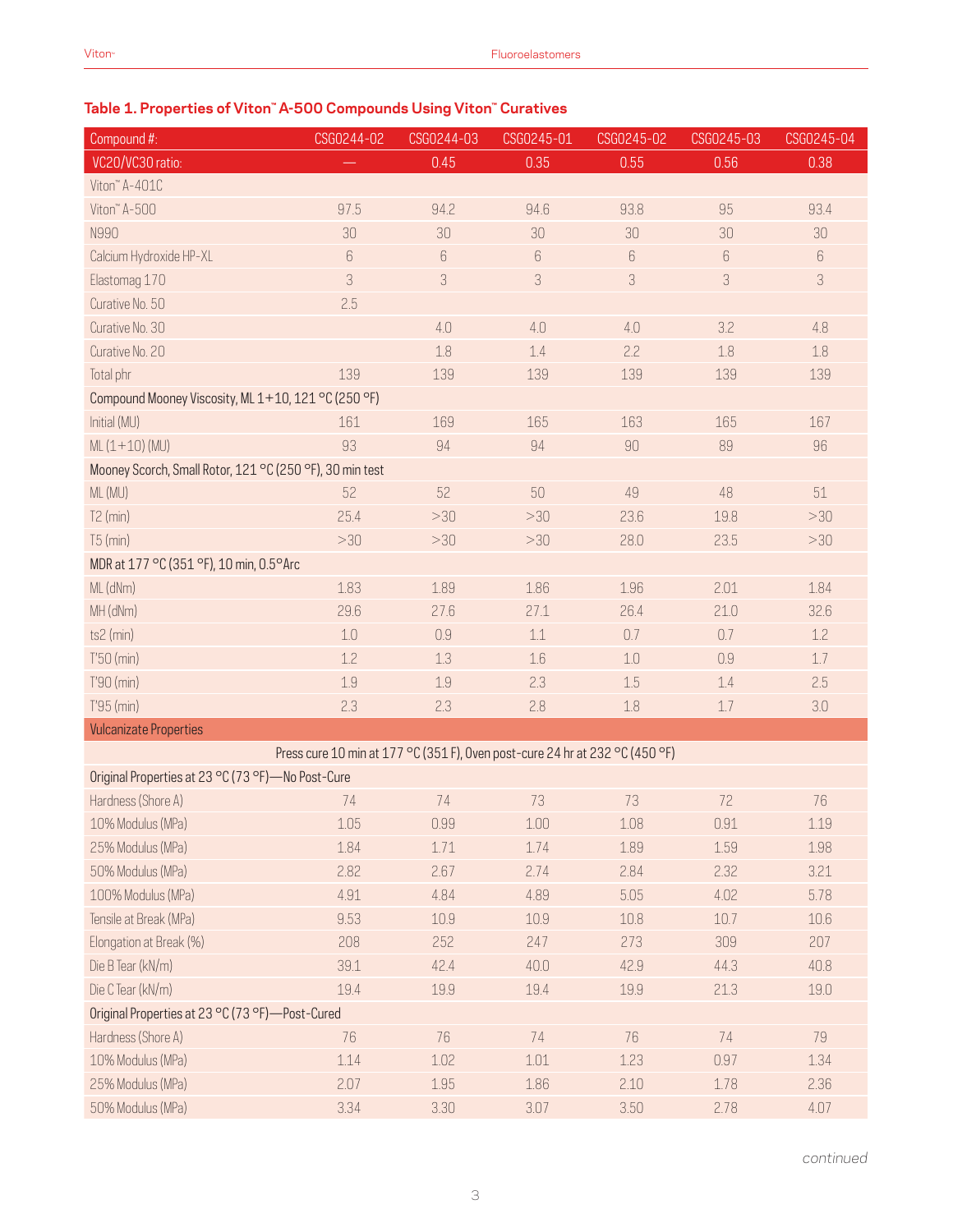| Compound #:                                     | CSG0244-02  | CSG0244-03     | CSG0245-01     | CSG0245-02  | CSG0245-03  | CSG0245-04     |
|-------------------------------------------------|-------------|----------------|----------------|-------------|-------------|----------------|
| VC20/VC30 ratio:                                |             | 0.45           | 0.35           | 0.55        | 0.56        | 0.38           |
| 100% Modulus (MPa)                              | 7.04        | 7.00           | 7.07           | 7.26        | 5.66        | 8.64           |
| Tensile at Break (MPa)                          | 15.9        | 15.2           | 15.6           | 15.7        | 15.5        | 14.8           |
| Elongation at Break (%)                         | 201         | 195            | 190            | 198         | 241         | 165            |
| Die B Tear (kN/m)                               | 47.0        | 47.6           | 44.4           | 49.5        | 50.4        | 44.4           |
| Die C Tear (kN/m)                               | 20.8        | 20.4           | 20.1           | 21.1        | 21.5        | 19.6           |
| Hot Air Aged 72 hr at 275 °C (527 °F)           |             |                |                |             |             |                |
| Hardness (Shore A)                              | 77          | 77             | 76             | 77          | 75          | 79             |
| Hardness (Pt. Change)                           | $\mathbf 1$ | $\mathbf 1$    | $\overline{c}$ | $\mathbf 1$ | $\mathbf 1$ | $\mathbf 0$    |
| 100% Modulus (MPa)                              | 4.29        | 4.63           | 4.77           | 4.97        | 3.61        | 6.28           |
| 100% Modulus (% Change)                         | $-39%$      | $-34%$         | $-33%$         | $-32%$      | $-36%$      | $-27%$         |
| Tensile at Break (MPa)                          | 11.1        | 10.4           | 10.6           | 10.7        | 9.46        | 11.2           |
| Tensile at Break (% Change)                     | $-30%$      | $-31%$         | $-32%$         | $-32%$      | $-39%$      | $-25%$         |
| Elongation at Break (%)                         | 247         | 244            | 228            | 240         | 306         | 192            |
| Elongation at Break (% Change)                  | 23%         | 25%            | 20%            | 21%         | 27%         | 16%            |
| Hot Air Aged 168 hr at 275 °C (527 °F)          |             |                |                |             |             |                |
| Hardness (Shore A)                              | 81          | 82             | 79             | 82          | 77          | 85             |
| Hardness (Pt. Change)                           | 5           | 6              | 6              | 6           | 3           | 6              |
| 100% Modulus (MPa)                              | 4.52        | 4.55           | 4.89           | 4.98        | 3.37        | 6.56           |
| 100% Modulus (% Change)                         | $-36%$      | $-35%$         | $-31%$         | $-31%$      | $-41%$      | $-24%$         |
| Tensile at Break (MPa)                          | 7.39        | 7.26           | 8.07           | 7.64        | 6.60        | 8.41           |
| Tensile at Break (% Change)                     | $-54%$      | $-52%$         | $-48%$         | $-51%$      | $-57%$      | $-43%$         |
| Elongation at Break (%)                         | 189         | 200            | 193            | 189         | 269         | 143            |
| Elongation at Break (% Change)                  | $-6%$       | 3%             | 1%             | $-5%$       | 12%         | $-13%$         |
| Hot Air Aged 504 hr at 250 °C (482 °F)          |             |                |                |             |             |                |
| Hardness (Shore A)                              | 81          | 83             | 80             | 84          | 80          | 86             |
| Hardness (Pt. Change)                           | 6           | $\overline{7}$ | $\overline{7}$ | 8           | 6           | $\overline{7}$ |
| 100% Modulus (MPa)                              | 5.10        | 5.54           | 5.73           | 5.96        | 4.28        | 7.39           |
| 100% Modulus (% Change)                         | $-28%$      | $-21%$         | $-19%$         | $-18%$      | $-24%$      | $-15%$         |
| Tensile at Break (MPa)                          | 9.47        | 9.65           | 9.45           | 8.96        | 8.39        | 9.64           |
| Tensile at Break (% Change)                     | $-41%$      | $-36%$         | $-39%$         | $-43%$      | $-46%$      | $-35%$         |
| Elongation at Break (%)                         | 197         | 211            | 184            | 178         | 256         | 145            |
| Elongation at Break (% Change)                  | $-2%$       | 8%             | $-3%$          | $-11%$      | 7%          | $-12%$         |
| Compression Set, Pellet, Method B, No Post-Cure |             |                |                |             |             |                |
| 70 hr at 150 °C (302 °F) (%)                    | $51\,$      | 57             | 59             | 62          | 63          | 61             |
| 70 hr at 200 °C (392 °F) (%)                    | 67          | 73             | 72             | 77          | 76          | 78             |
| Compression Set, Pellet, Method B, Post-Cured   |             |                |                |             |             |                |
| 70 hr at 200 °C (392 °F) (%)                    | 16          | 17             | 17             | 19          | 21          | 17             |
| 70 hr at 230 °C (446 °F) (%)                    | $35\,$      | 36             | 33             | 39          | 40          | 33             |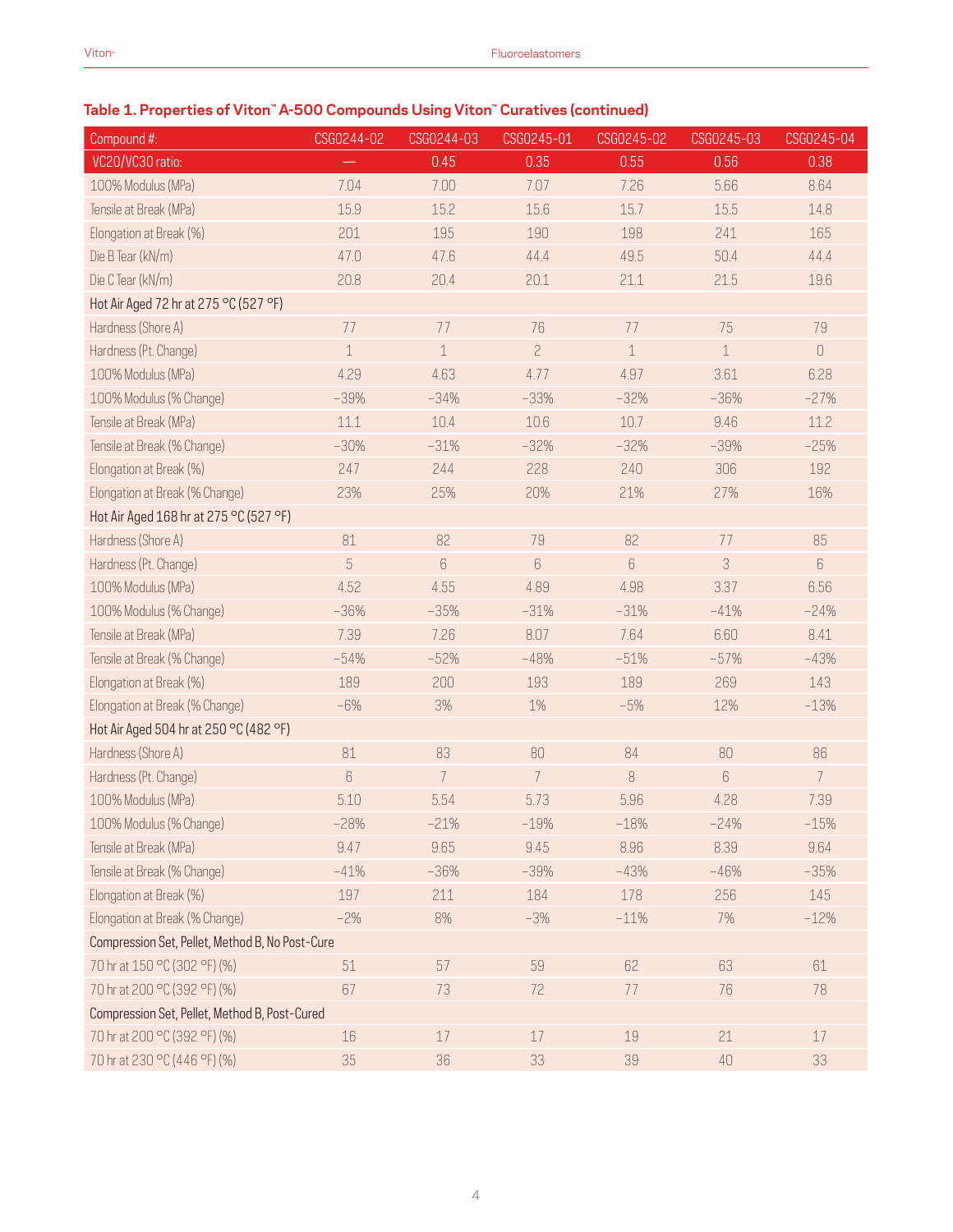# **Table 2. Properties of Viton™ E-60 Compounds Using Viton™ Curatives**

| Compound #:                                                                     | CSG0244-08 | CSG0244-09 | CSG0245-05 | CSG0245-06       | CSG0245-07 | CSG0245-08 |  |
|---------------------------------------------------------------------------------|------------|------------|------------|------------------|------------|------------|--|
| VC20/VC30 ratio:                                                                |            | 0.45       | 0.35       | 0.55             | 0.56       | 0.38       |  |
| Viton" E-60                                                                     | 97.5       | 94.2       | 94.6       | 93.8             | 95         | 93.4       |  |
| N990                                                                            | 30         | 30         | 30         | 30               | 30         | 30         |  |
| Calcium Hydroxide HP-XL                                                         | 6          | 6          | 6          | $\boldsymbol{6}$ | 6          | 6          |  |
| Elastomag 170                                                                   | 3          | 3          | 3          | 3                | 3          | 3          |  |
| Curative No. 50                                                                 | 2.5        |            |            |                  |            |            |  |
| Curative No. 30                                                                 |            | 4.0        | 4.0        | 4.0              | 3.2        | 4.8        |  |
| Curative No. 20                                                                 |            | 1.8        | 1.4        | 2.2              | 1.8        | 1.8        |  |
| Total phr                                                                       | 139        | 139        | 139        | 139              | 139        | 139        |  |
| Compound Mooney Viscosity, ML 1+10, 121 °C (250 °F)                             |            |            |            |                  |            |            |  |
| Initial (MU)                                                                    | 158        | 156        | 151        | 149              | 148        | 159        |  |
| $ML(1+10) (MU)$                                                                 | 81         | 84         | 82         | 85               | 82         | 84         |  |
| Mooney Scorch, Small Rotor, 121 °C (250 °F), 30 min test                        |            |            |            |                  |            |            |  |
| Initial (MU)                                                                    | 88         | 86         | 88         | 81               | 80         | 85         |  |
| $T2$ (min)                                                                      | >30        | >30        | >30        | 12.7             | 14.7       | >30        |  |
| $T5$ (min)                                                                      | >30        | >30        | >30        | 16.7             | 19.3       | >30        |  |
| MDR at 177 °C (351 °F), 10 min, 0.5°Arc                                         |            |            |            |                  |            |            |  |
| ML (dNm)                                                                        | 1.58       | 1.70       | 1.64       | 1.82             | 1.78       | 1.60       |  |
| MH (dNm)                                                                        | 30.5       | 28.5       | 28.1       | 27.0             | 22.1       | 33.9       |  |
| ts2 (min)                                                                       | $1.0\,$    | $1.0\,$    | 1.2        | 0.7              | 0.7        | 1.2        |  |
| T'50 (min)                                                                      | 1.3        | 1.3        | 1.7        | 1.0              | $1.0\,$    | $1.8\,$    |  |
| T'90 (min)                                                                      | 2.0        | 2.1        | 2.7        | 1.6              | 1.8        | 2.7        |  |
| T'95 (min)                                                                      | 2.4        | 2.7        | 3.3        | 2.1              | 2.5        | 3.2        |  |
| <b>Vulcanizate Properties</b>                                                   |            |            |            |                  |            |            |  |
| Press cured 10 min at 177 °C (351 °F), Oven post-cured 24 hr at 232 °C (450 °F) |            |            |            |                  |            |            |  |
| Original Properties at 23 °C (73 °F) - No Post-Cure                             |            |            |            |                  |            |            |  |
| Hardness (Shore A)                                                              | 74         | 74         | 73         | 73               | 72         | 76         |  |
| 10% Modulus (MPa)                                                               | 1.13       | 1.04       | 0.92       | 1.03             | 0.88       | 1.16       |  |
| 25% Modulus (MPa)                                                               | 1.85       | 1.78       | 1.66       | 1.75             | $1.60\,$   | 1.99       |  |
| 50% Modulus (MPa)                                                               | 2.79       | 2.74       | 2.65       | 2.77             | 2.44       | 3.16       |  |
| 100% Modulus (MPa)                                                              | 4.96       | 5.08       | 4.92       | 5.02             | 4.22       | 5.76       |  |
| Tensile at Break (MPa)                                                          | 10.1       | 10.7       | 10.9       | 10.4             | 10.5       | 10.1       |  |
| Elongation at Break (%)                                                         | 230        | 250        | 250        | 244              | 286        | 194        |  |
| Die B Tear (kN/m)                                                               | 40.3       | 41.3       | 42.6       | 43.9             | 44.8       | 39.5       |  |
| Die C Tear (kN/m)                                                               | 19.3       | 19.5       | 19.3       | 20.1             | 21.7       | 18.6       |  |
| Original Properties at 23 °C (73 °F)-Post-Cured                                 |            |            |            |                  |            |            |  |
| Hardness (Shore A)                                                              | 76         | 76         | 75         | 76               | 74         | 78         |  |
| 10% Modulus (MPa)                                                               | 1.24       | 1.12       | 0.97       | 1.14             | 0.97       | 1.34       |  |
| 25% Modulus (MPa)                                                               | 2.17       | 2.09       | 1.91       | 2.06             | 1.74       | 2.33       |  |
| 50% Modulus (MPa)                                                               | 3.53       | 3.53       | 3.31       | 3.56             | 2.87       | 4.24       |  |
| 100% Modulus (MPa)                                                              | 7.28       | 7.62       | 7.38       | 7.55             | 5.85       | 9.10       |  |

*continued*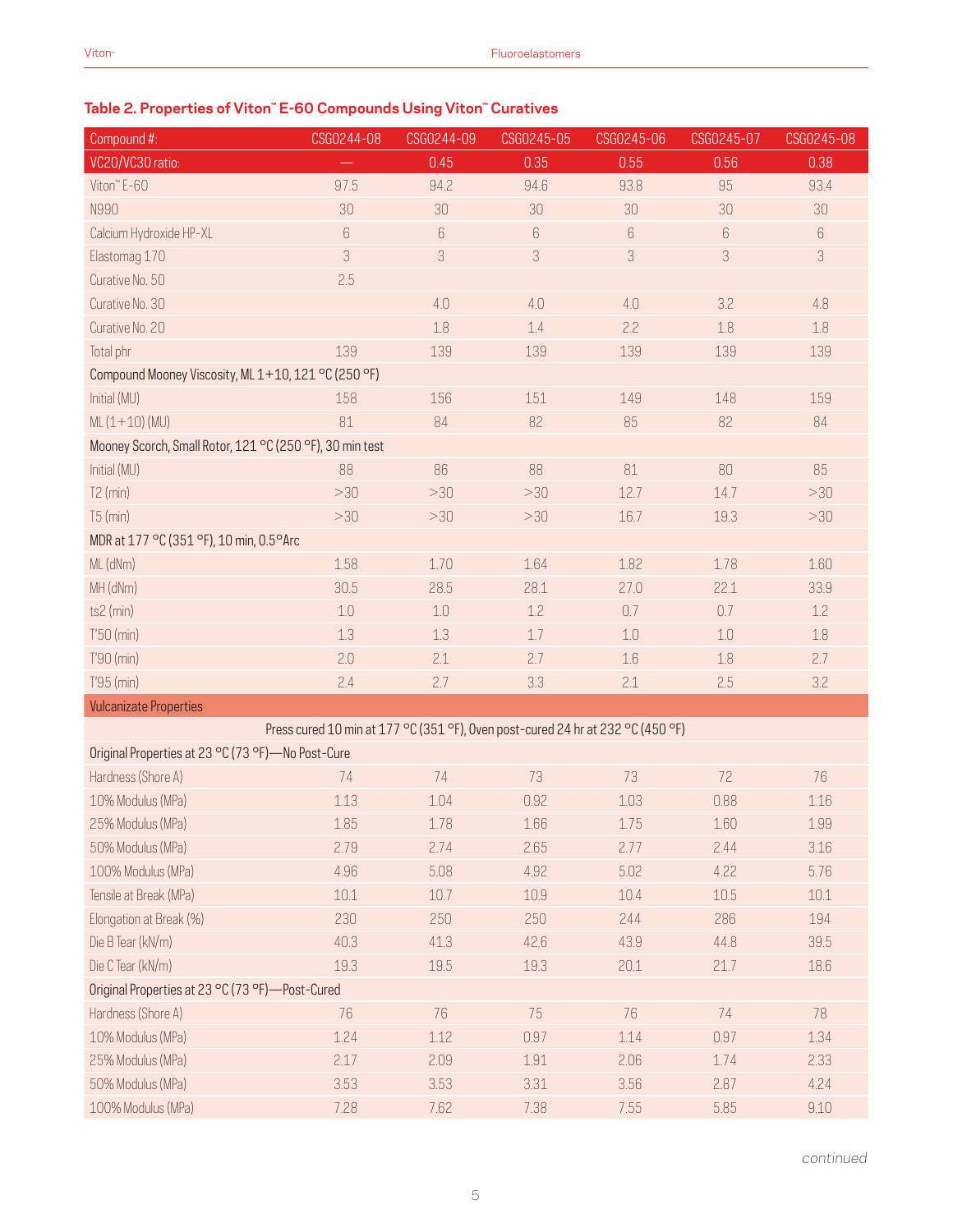# **Table 2. Properties of Viton™ E-60 Compounds Using Viton™ Curatives (continued)**

| Compound #:                                     | CSG0244-08 | CSG0244-09     | CSG0245-05     | CSG0245-06     | CSG0245-07     | CSG0245-08     |  |  |  |
|-------------------------------------------------|------------|----------------|----------------|----------------|----------------|----------------|--|--|--|
| VC20/VC30 ratio:                                |            | 0.45           | 0.35           | 0.55           | 0.56           | 0.38           |  |  |  |
| Tensile at Break (MPa)                          | 15.7       | 14.4           | 16.2           | 15.4           | 15.2           | 14.8           |  |  |  |
| Elongation at Break (%)                         | 200        | 175            | 197            | 192            | 228            | 157            |  |  |  |
| Die B Tear (kN/m)                               | 45.7       | 44.8           | 46.8           | 47.0           | 50.5           | 45.6           |  |  |  |
| Die C Tear (kN/m)                               | 20.3       | 19.9           | 19.5           | 20.7           | 21.7           | 19.6           |  |  |  |
| Hot Air Aged 72 hr at 275 °C (527 °F)           |            |                |                |                |                |                |  |  |  |
| Hardness (Shore A)                              | 79         | 78             | 77             | 78             | 76             | 80             |  |  |  |
| Hardness (Pt. Change)                           | 3          | $\overline{c}$ | $\overline{c}$ | $\overline{c}$ | $\overline{c}$ | $\overline{c}$ |  |  |  |
| 100% Modulus (MPa)                              | 4.77       | 5.36           | 4.95           | 5.70           | 4.22           | 6.67           |  |  |  |
| 100% Modulus (% Change)                         | $-35%$     | $-30%$         | $-33%$         | $-25%$         | $-28%$         | $-27%$         |  |  |  |
| Tensile at Break (MPa)                          | 11.4       | 11.6           | 11.2           | 11.3           | 9.9            | 11.9           |  |  |  |
| Tensile at Break (% Change)                     | $-28%$     | $-20%$         | $-31%$         | $-27%$         | $-35%$         | $-20%$         |  |  |  |
| Elongation at Break (%)                         | 227        | 223            | 213            | 219            | 273            | 182            |  |  |  |
| Elongation at Break (% Change)                  | 13%        | 27%            | 8%             | 14%            | 20%            | 16%            |  |  |  |
| Hot Air Aged 168 hr at 275 °C (527 °F)          |            |                |                |                |                |                |  |  |  |
| Hardness (Shore A)                              | 82         | 83             | 81             | 83             | 79             | 86             |  |  |  |
| Hardness (Pt. Change)                           | 6          | 6              | 6              | 7              | 5              | 8              |  |  |  |
| 100% Modulus (MPa)                              | 4.93       | 5.62           | 5.69           | 5.81           | 4.24           | 7.90           |  |  |  |
| 100% Modulus (% Change)                         | $-32%$     | $-26%$         | $-23%$         | $-23%$         | $-28%$         | $-13%$         |  |  |  |
| Tensile at Break (MPa)                          | 8.14       | 8.51           | 8.84           | 8.41           | 7.54           | 8.83           |  |  |  |
| Tensile at Break (% Change)                     | $-48%$     | $-41%$         | $-45%$         | $-46%$         | $-50%$         | $-41%$         |  |  |  |
| Elongation at Break (%)                         | 178        | 177            | 173            | 174            | 261            | 120            |  |  |  |
| Elongation at Break (% Change)                  | $-11%$     | 1%             | $-12%$         | $-10%$         | 14%            | $-24%$         |  |  |  |
| Hot Air Aged 504 hr at 250 °C (482 °F)          |            |                |                |                |                |                |  |  |  |
| Hardness (Shore A)                              | 83         | 84             | 83             | 85             | 81             | 86             |  |  |  |
| Hardness (Pt. Change)                           | $6\,$      | 8              | 8              | 10             | 7              | $\,8\,$        |  |  |  |
| 100% Modulus (MPa)                              | 5.67       | 6.31           | 6.30           | 6.56           | 4.94           | 8.22           |  |  |  |
| 100% Modulus (% Change)                         | $-22%$     | $-17%$         | $-15%$         | $-13%$         | $-16%$         | $-10%$         |  |  |  |
| Tensile at Break (MPa)                          | 10.6       | 10.4           | 10.5           | 10.1           | 9.7            | 11.2           |  |  |  |
| Tensile at Break (% Change)                     | $-33%$     | $-28%$         | $-35%$         | $-34%$         | $-36%$         | $-25%$         |  |  |  |
| Elongation at Break (%)                         | 201        | 188            | 178            | 176            | 234            | 145            |  |  |  |
| Elongation at Break (% Change)                  | 0%         | 7%             | $-10%$         | $-9%$          | $3\%$          | $-7%$          |  |  |  |
| Compression Set, Pellet, Method B, No Post-Cure |            |                |                |                |                |                |  |  |  |
| 70 hr at 150 °C (302 °F) (%)                    | 55         | 60             | 61             | 64             | 64             | 61             |  |  |  |
| 70 hr at 200 °C (392 °F) (%)                    | 72         | 78             | 75             | 79             | 78             | 81             |  |  |  |
| Compression Set, Pellet, Method B, Post-Cured   |            |                |                |                |                |                |  |  |  |
| 70 hr at 200 °C (392 °F) (%)                    | 17         | 18             | 18             | 22             | 21             | 18             |  |  |  |
| 70 hr at 230 °C (446 °F) (%)                    | 37         | 37             | 36             | 38             | $41\,$         | 35             |  |  |  |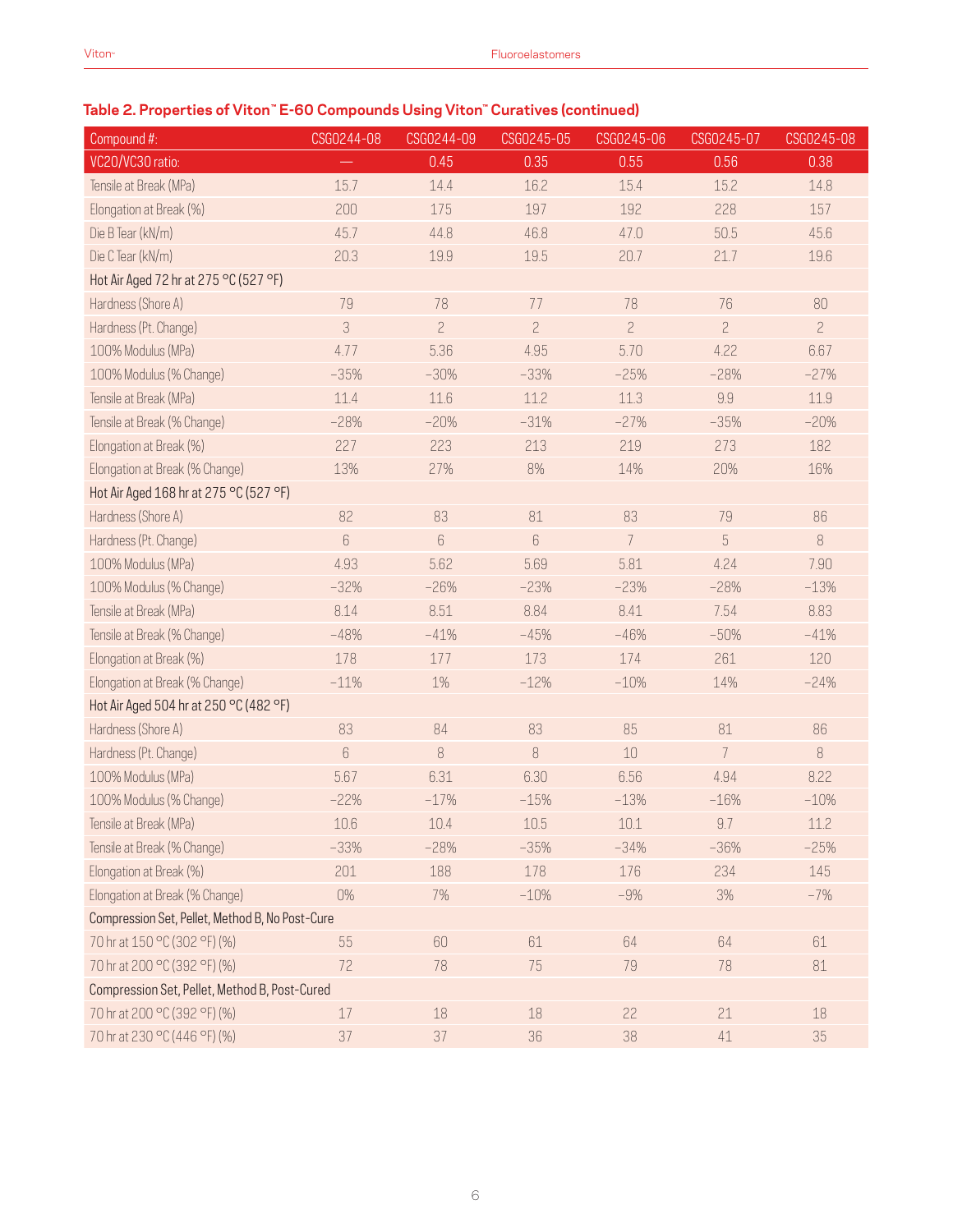# **Table 3. Properties of Viton™ E-45 and A-HV Compounds Using Viton™ Curatives**

| Compound #:                                                                     | CSG0244-06 | CSG0244-07     | CSG0244-10 | CSG0244-11     |
|---------------------------------------------------------------------------------|------------|----------------|------------|----------------|
| Viton" E-45                                                                     | 97.5       | 94.2           |            |                |
| Viton" A-HV                                                                     |            |                | 97.5       | 94.2           |
| N990                                                                            | 30         | 30             | 30         | 30             |
| Calcium Hydroxide HP-XL                                                         | 6          | 6              | 6          | 6              |
| Elastomag 170                                                                   | 3          | 3              | 3          | 3              |
| Curative No. 50                                                                 | 2.5        |                | 2.5        |                |
| Curative No. 30                                                                 |            | $\overline{4}$ |            | $\overline{4}$ |
| Curative No. 20                                                                 |            | 1.8            |            | 1.8            |
| Total phr                                                                       | 139        | 139            | 139        | 139            |
| Compound Mooney Viscosity, ML 1+10, 121 °C (250 °F)                             |            |                |            |                |
| Initial (MU)                                                                    | 124        | 131            | 221        | 217            |
| $ML(1+10)(MU)$                                                                  | 64         | 65             | 182        | 182            |
| Mooney Scorch, Small Rotor, 121 °C (250 °F), 30 min test                        |            |                |            |                |
| ML (MU)                                                                         | 34         | 36             | 99         | 98             |
| $T2$ (min)                                                                      | >30        | >30            | 1.2        | 0.4            |
| $T5$ (min)                                                                      | >30        | >30            | >30        | 1.2            |
| MDR at 177 °C (351 °F), 10 min, 0.5° Arc                                        |            |                |            |                |
| ML (dNm)                                                                        | 1.13       | 1.23           | 5.29       | 5.29           |
| MH (dNm)                                                                        | 28.7       | 26.0           | 34.7       | 34.2           |
| ts2 (min)                                                                       | 1.1        | 1.0            | 1.0        | 0.9            |
| $T'50$ (min)                                                                    | 1.5        | 1.4            | 1.5        | 1.5            |
| T'90 (min)                                                                      | 2.3        | 2.3            | 2.1        | 2.1            |
| T'95 (min)                                                                      | 2.9        | 2.8            | 2.5        | 2.5            |
| <b>Vulcanizate Properties</b>                                                   |            |                |            |                |
| Press cured 10 min at 177 °C (351 °F), Oven post-cured 24 hr at 232 °C (450 °F) |            |                |            |                |
| Original Properties at 23 °C (73 °F) - No Post-Cure                             |            |                |            |                |
| Hardness (Shore A)                                                              | 74         | 74             | 73         | 74             |
| 10% Modulus (MPa)                                                               | 1.15       | 1.01           | 1.06       | 1.04           |
| 25% Modulus (MPa)                                                               | 1.88       | 1.78           | 1.82       | $1.87\,$       |
| 50% Modulus (MPa)                                                               | 2.77       | 2.79           | 3.03       | 3.19           |
| 100% Modulus (MPa)                                                              | 4.73       | 5.01           | 6.06       | 6.14           |
| Tensile at Break (MPa)                                                          | 9.47       | 10.6           | 12.3       | 12.2           |
| Elongation at Break (%)                                                         | 234        | 251            | 216        | 208            |
| Die B Tear (kN/m)                                                               | 41.8       | 40.4           | 40.5       | 42.1           |
| Die C Tear (kN/m)                                                               | 19.8       | 19.9           | 18.3       | 19.2           |
| Original Properties at 23 °C (73 °F)-Post-Cured                                 |            |                |            |                |
| Hardness (Shore A)                                                              | 79         | 77             | 77         | 76             |
| 10% Modulus (MPa)                                                               | 1.34       | 1.14           | 1.11       | 1.12           |
| 25% Modulus (MPa)                                                               | 2.19       | 2.01           | 2.02       | 2.08           |
| 50% Modulus (MPa)                                                               | 3.43       | 3.35           | 3.52       | 3.72           |
| 100% Modulus (MPa)                                                              | 6.86       | 7.06           | 8.05       | 8.44           |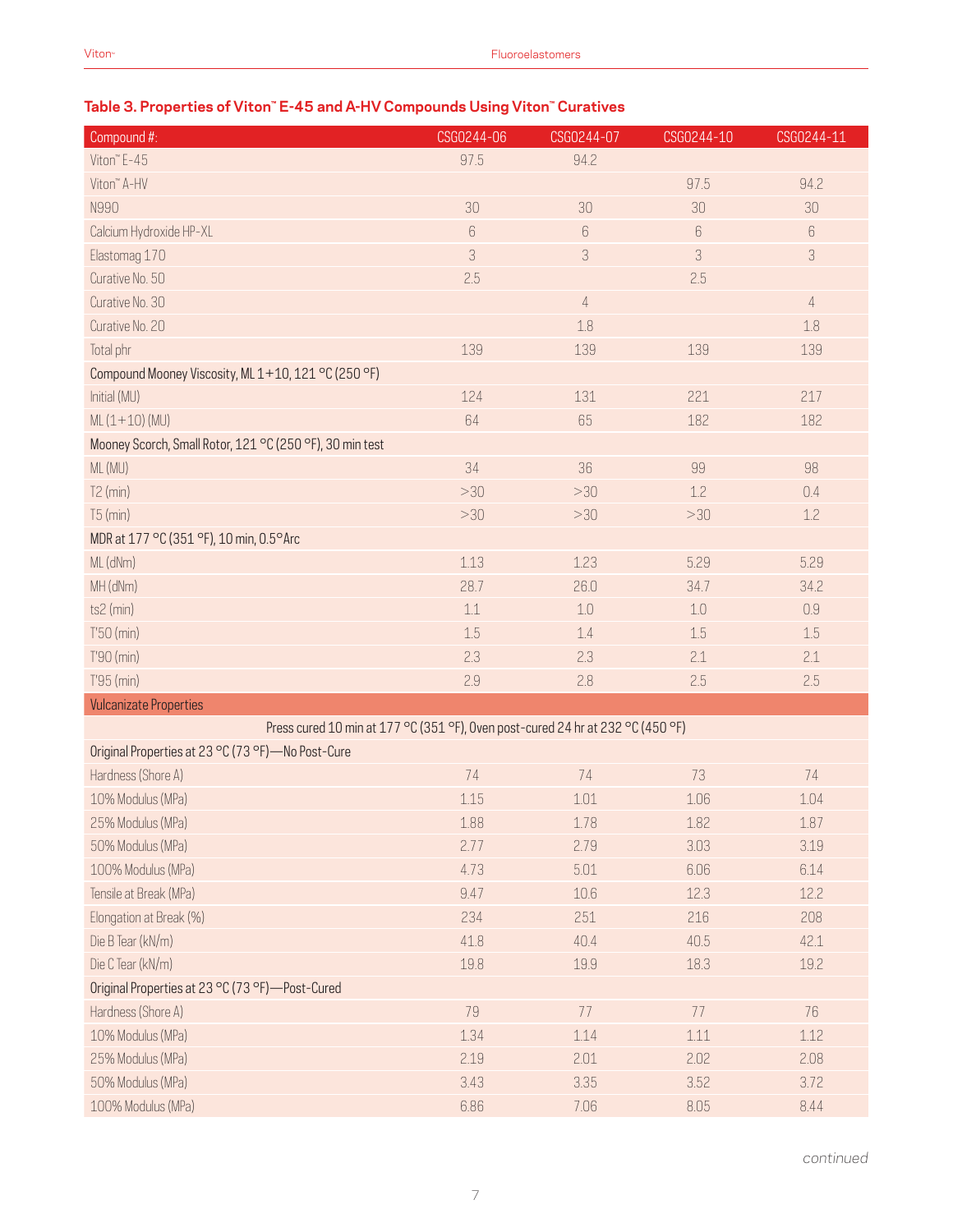# **Table 3. Properties of Viton™ E-45 and A-HV Compounds Using Viton™ Curatives (continued)**

| Compound #:                                     | CSG0244-06  | CSG0244-07     | CSG0244-10     | CSG0244-11     |
|-------------------------------------------------|-------------|----------------|----------------|----------------|
| Tensile at Break (MPa)                          | 11.1        | 14.1           | 16.6           | 16.1           |
| Elongation at Break (%)                         | 152         | 183            | 187            | 175            |
| Die B Tear (kN/m)                               | 47.4        | 47.8           | 46.4           | 46.3           |
| Die C Tear (kN/m)                               | 20.8        | 20.4           | 19.7           | 20.0           |
| Hot Air Aged 72 hr at 275 °C (527 °F)           |             |                |                |                |
| Hardness (Shore A)                              | 80          | 79             | 74             | 76             |
| Hardness (Pt. Change)                           | $\mathbf 1$ | $\overline{c}$ | $-2$           | $\bigcap$      |
| 100% Modulus (MPa)                              | 4.41        | 5.12           | 5.46           | 5.69           |
| 100% Modulus (% Change)                         | $-36%$      | $-28%$         | $-32%$         | $-33%$         |
| Tensile at Break (MPa)                          | 10.7        | 10.5           | 12.2           | 11.8           |
| Tensile at Break (% Change)                     | $-4%$       | $-26%$         | $-26%$         | $-27%$         |
| Elongation at Break (%)                         | 243         | 229            | 211            | 216            |
| Elongation at Break (% Change)                  | 60%         | 25%            | 13%            | 23%            |
| Hot Air Aged 168 hr at 275 °C (527 °F)          |             |                |                |                |
| Hardness (Shore A)                              | 84          | 84             | 78             | 80             |
| Hardness (Pt. Change)                           | 5           | 7              | $\overline{c}$ | $\overline{4}$ |
| 100% Modulus (MPa)                              | 4.76        | 5.29           | 4.53           | 5.30           |
| 100% Modulus (% Change)                         | $-31%$      | $-25%$         | $-44%$         | $-37%$         |
| Tensile at Break (MPa)                          | 7.76        | 7.80           | 8.79           | 8.15           |
| Tensile at Break (% Change)                     | $-30%$      | $-45%$         | $-47%$         | $-49%$         |
| Elongation at Break (%)                         | 192         | 178            | 216            | 189            |
| Elongation at Break (% Change)                  | 27%         | $-2%$          | 16%            | 8%             |
| Hot Air Aged 504 hr at 250 °C (482 F)           |             |                |                |                |
| Hardness (Shore A)                              | 84          | 84             | 79             | 80             |
| Hardness (Pt. Change)                           | 6           | 7              | $\overline{c}$ | 5              |
| 100% Modulus (MPa)                              | 5.24        | 5.95           | 5.92           | 6.46           |
| 100% Modulus (% Change)                         | $-24%$      | $-16%$         | $-27%$         | $-24%$         |
| Tensile at Break (MPa)                          | 9.93        | 9.86           | 11.1           | 10.6           |
| Tensile at Break (% Change)                     | $-11%$      | $-30%$         | $-33%$         | $-34%$         |
| Elongation at Break (%)                         | 209         | 198            | 198            | 190            |
| Elongation at Break (% Change)                  | 37%         | 9%             | 6%             | $9\%$          |
| Compression Set, Pellet, Method B, No Post-Cure |             |                |                |                |
| 70 hr at 150 °C (302 °F) (%)                    | 56          | 65             | 46             | 53             |
| 70 hr at 200 °C (392 °F) (%)                    | 72          | 80             | 64             | 71             |
| Compression Set, Pellet, Method B, Post-Cured   |             |                |                |                |
| 70 hr at 200 °C (392 °F) (%)                    | 18          | $19\,$         | 16             | $16\,$         |
| 70 hr at 230 °C (446 °F) (%)                    | $40\,$      | $40\,$         | 32             | 34             |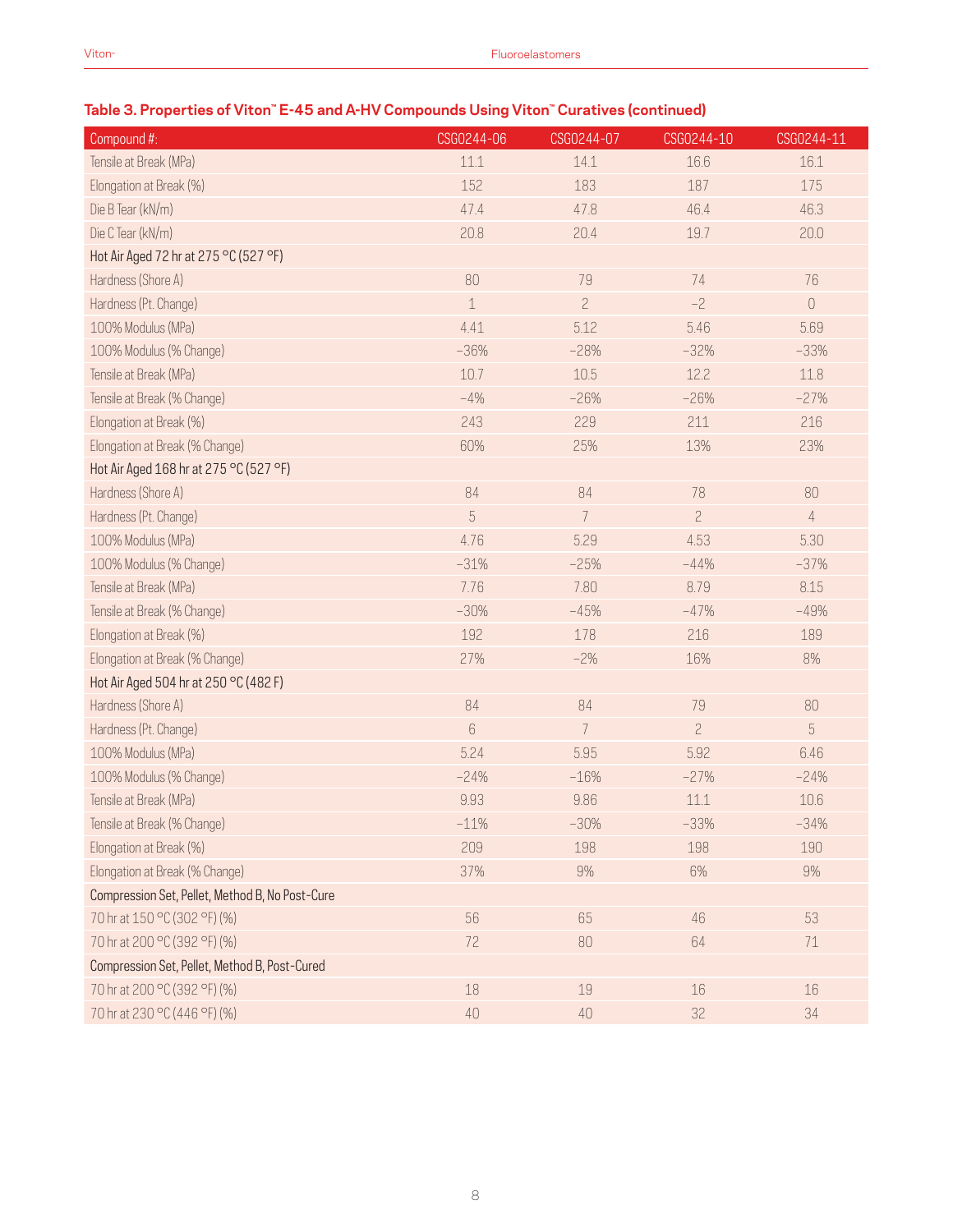# **Table 4. Properties of Viton™ B-600 Using Viton™ Curative No. 50**

| Compound #:                                                                                   | TMD0085-01 | TMD0085-02  | TMD0085-03 | TMD0085-04     | TMD0085-05  | TMD0085-06       |
|-----------------------------------------------------------------------------------------------|------------|-------------|------------|----------------|-------------|------------------|
| VC #50 Level:                                                                                 | 1.25       | 1.5         | 1.75       | $\overline{2}$ | 2.25        | 2.5              |
| Viton" B-600                                                                                  | 100        | 100         | 100        | 100            | 100         | 100              |
| N990                                                                                          | 10         | 10          | 10         | 10             | 10          | $10\,$           |
| Calcium Hydroxide HP-XL                                                                       | 6          | 6           | 6          | $6\,$          | 6           | $\boldsymbol{6}$ |
| Elastomag 170                                                                                 | 3          | 3           | 3          | 3              | 3           | 3                |
| Curative No. 50                                                                               | 1.25       | 1.50        | 1.75       | 2.00           | 2.25        | 2.50             |
| Carnauba Wax                                                                                  | $\perp$    | $\mathbf 1$ | $\perp$    | $\mathbf 1$    | $\mathbf 1$ | $\perp$          |
| Total phr                                                                                     | 121.25     | 121.5       | 121.75     | 122.00         | 122.25      | 122.5            |
| Mooney Viscosity at 121 °C (250 °F)                                                           |            |             |            |                |             |                  |
| $ML(1+10)(MU)$                                                                                | 88         | 91          | 92         | 93             | 92          | 92               |
| Mooney Scorch at 121 C (250 °F)                                                               |            |             |            |                |             |                  |
| ML (MU)                                                                                       | 47.9       | 48.7        | 48.6       | 48.7           | 48.9        | 49.3             |
| $T1$ (min)                                                                                    | 21.4       | 18.4        | 23.0       | 18.5           | 13.9        | 19.3             |
| $T2$ (min)                                                                                    | >30        | >30         | $>30$      | >30            | >30         | >30              |
| MDR2000 at 177 °C (351 °F), 0.5 Arc, 12 min Clock                                             |            |             |            |                |             |                  |
| ML (dNm)                                                                                      | 1.53       | 1.52        | 1.52       | 1.53           | 1.53        | 1.54             |
| MH (dNm)                                                                                      | 10.0       | 11.7        | 13.5       | 14.9           | 16.6        | 18.2             |
| $ts1$ (min)                                                                                   | 1.5        | 1.7         | 2.0        | 2.3            | 2.6         | 3.0              |
| ts2 (min)                                                                                     | 1.8        | 1.9         | 2.2        | 2.5            | 2.9         | 3.4              |
| $T'50$ (min)                                                                                  | 2.2        | 2.3         | 2.6        | 3.0            | 3.4         | 3.9              |
| T'90 (min)                                                                                    | 3.7        | 3.5         | 3.8        | 4.3            | 4.8         | 5.4              |
| T'95 (min)                                                                                    | 4.7        | 4.3         | 4.6        | $5.0\,$        | 5.5         | $6.1\,$          |
| Physical Properties at RT-Cured 10 min at 177 °C (351 °F)-Post-Cured 16 hr at 232 °C (450 °F) |            |             |            |                |             |                  |
| M50 (MPa)                                                                                     | 1.20       | 1.25        | 1.28       | 1.41           | 1.45        | 1.60             |
| M100 (MPa)                                                                                    | 1.62       | 1.86        | 2.04       | 2.40           | 2.58        | 3.09             |
| Tb (MPa)                                                                                      | 12.0       | 12.4        | 12.6       | 13.5           | 12.5        | 13.0             |
| Eb(%)                                                                                         | 448        | 371         | 334        | 321            | 281         | 267              |
| Hardness (Sh.A)                                                                               | 58         | 59          | 59         | 61             | 63          | 63               |
| Tear Die B (kN/m)                                                                             | 32.3       | 33.4        | 32.4       | 30.0           | 32.1        | 29.8             |
| Tear Die C (kN/m)                                                                             | 20.3       | 18.8        | 19.4       | 16.2           | 15.7        | 17.1             |
| Trouser Tear (N/mm)                                                                           | 7.4        | 6.6         | 6.2        | 6.1            | 5.6         | 5.1              |
| Compression Set, Method B, Plied                                                              |            |             |            |                |             |                  |
| Aged 22 hr at 200 °C (392 °F), %                                                              | 23         | $14\,$      | $\hbox{g}$ | $\, 8$         | $6\,$       | 10               |
| Aged 70 hr at 200 °C (392 °F), %                                                              | 35         | 23          | 22         | 18             | 18          | 15               |
| Aged 168 hr at 200 °C (392 °F), %                                                             | 44         | 34          | 29         | 26             | 25          | 24               |
| Aged 336 hr at 200 °C (392 °F), %                                                             | 55         | $44$        | 39         | 36             | 35          | 33               |
| Aged 504 hr at 200 °C (392 °F), %                                                             | 57         | 47          | 43         | 42             | 40          | 40               |
| Aged 1008 hr at 200 °C (392 °F), %                                                            | 65         | 56          | 53         | 50             | 49          | 47               |
| Aged 168 hr at 150 °C (302 °F), %                                                             | 30         | 20          | 16         | 11             | $10$        | $\sqrt{5}$       |
| Aged 336 hr at 150 °C (302 °F), %                                                             | 36         | 25          | 19         | 15             | 14          | $\hbox{g}$       |
| Aged 504 hr at 150 °C (302 °F), %                                                             | 38         | 26          | 21         | 18             | 14          | 12               |
| Aged 1008 hr at 150 °C (302 °F), %                                                            | 43         | 29          | 26         | 21             | 18          | 16               |